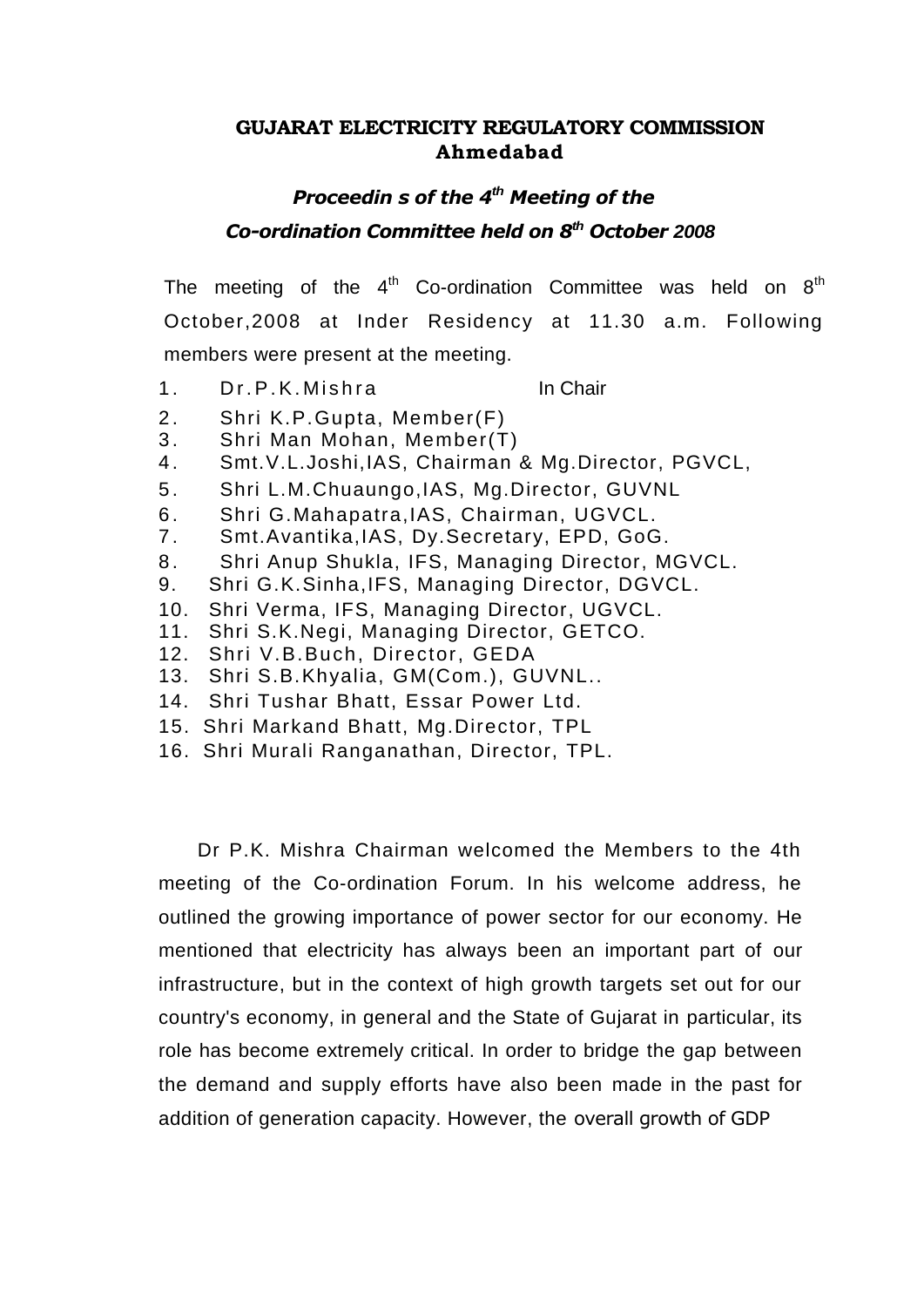now targeted is about 9% which will require massive efforts. The projected growth of GDP is directly reflected in the incremental demand for power.

The network of power system as well as economic growth in Gujarat is somewhat different from other States. Gujarat is relatively comfortable as compared to many other States. During the last meeting of the Co-ordination Forum, Smt V.L. Joshi, ex-Chairman, GUVNL had made an analytical and detailed presentation on the perspectives of generation, transmission and distribution in Gujarat which will lead to further augmentation of infrastructure. The ultimate objective of the reform process is to improve the quality of services at affordable prices. As such, various initiatives for capacity augmentation in generation, transmission and distribution system should be coordinated. The pace of reforms and the type of changes in other sectors like Telecom during the last 10 years shows that the power sector still lags behind in terms of reform measures, physical expansion and cost reduction. The power sector requires improvement to cater to the needs and satisfaction of the consumers. Chairman also referred to a meeting of the State Advisory Committee the previous clay wherein Members had raised issues regarding slow progress of metering of agricultural consumption. It was reported that there is a marginal increase of only 4% (from 27% to 31%) in agricultural metering in the last 3 years. Some Members had also raised the issue of delay in providing new agricultural connections to the consumers which impeded installation of energy efficient pumps for saving energy. It was also mentioned that the maintenance of feeders requires to be carried out at regular intervals for providing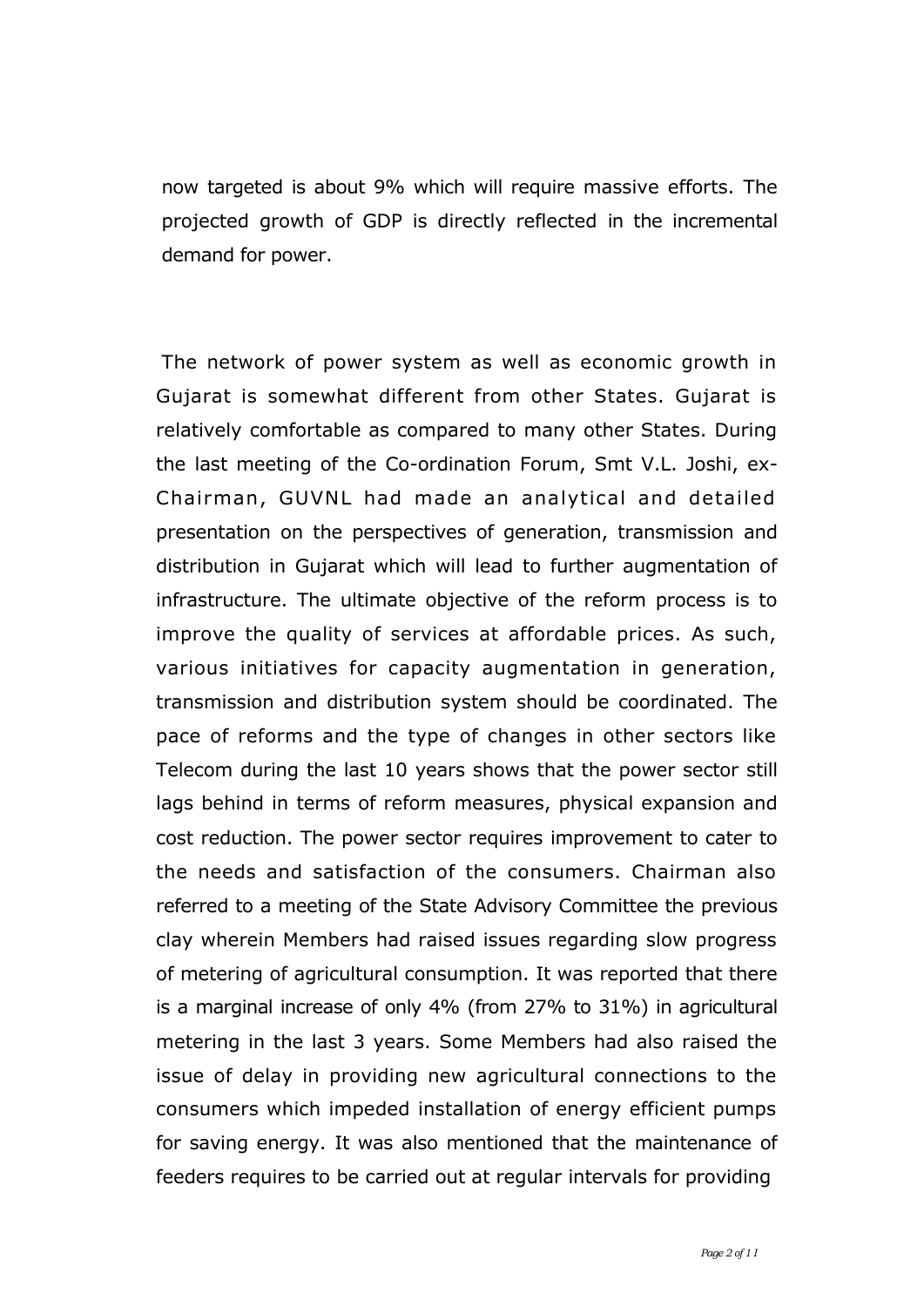quality and reliable power supply. Safety is an important aspect which requires to be emphasized by the licensees by adopting effective measures. There was a growing need to adopt the latest technology for safety and there cannot be any compromise in this regard. Thereafter the agenda items were taken up for discussion.

# Approval of the Minutes of the Third Meeting of Coordination Form:

Since there were no comments received from any of the Members, the Minutes of the previous meeting were approved.

# **Item No.2: Action points of the Third Meetin**

# **Infra State ABT•**

The Commission had directed Essar Power Ltd. and Torrent Power Ltd. to give daily schedules for their generation for the mock trial being done by the GETCO/ SLDC for energy accounting. The aforesaid directives of the Commission had already been implemented by both the generating companies. Some of the stakeholders had raised the issue of synchronization of the present ABT compliant meters on real time basis. Shri S.K.Negi, Managing Director, GETCO informed the Forum that the work on synchronizing of the ABT compliant meters on real time basis was going on and therefore, the issue will shortly get resolved. So far as the other issue on changes observed in charges after adjustment of pooled losses and lack of data/ calculation methods to verify the changes in pooled losses is concerned, he mentioned that the data /calculation methods were made available to the stakeholders on their website and stakeholders can easily access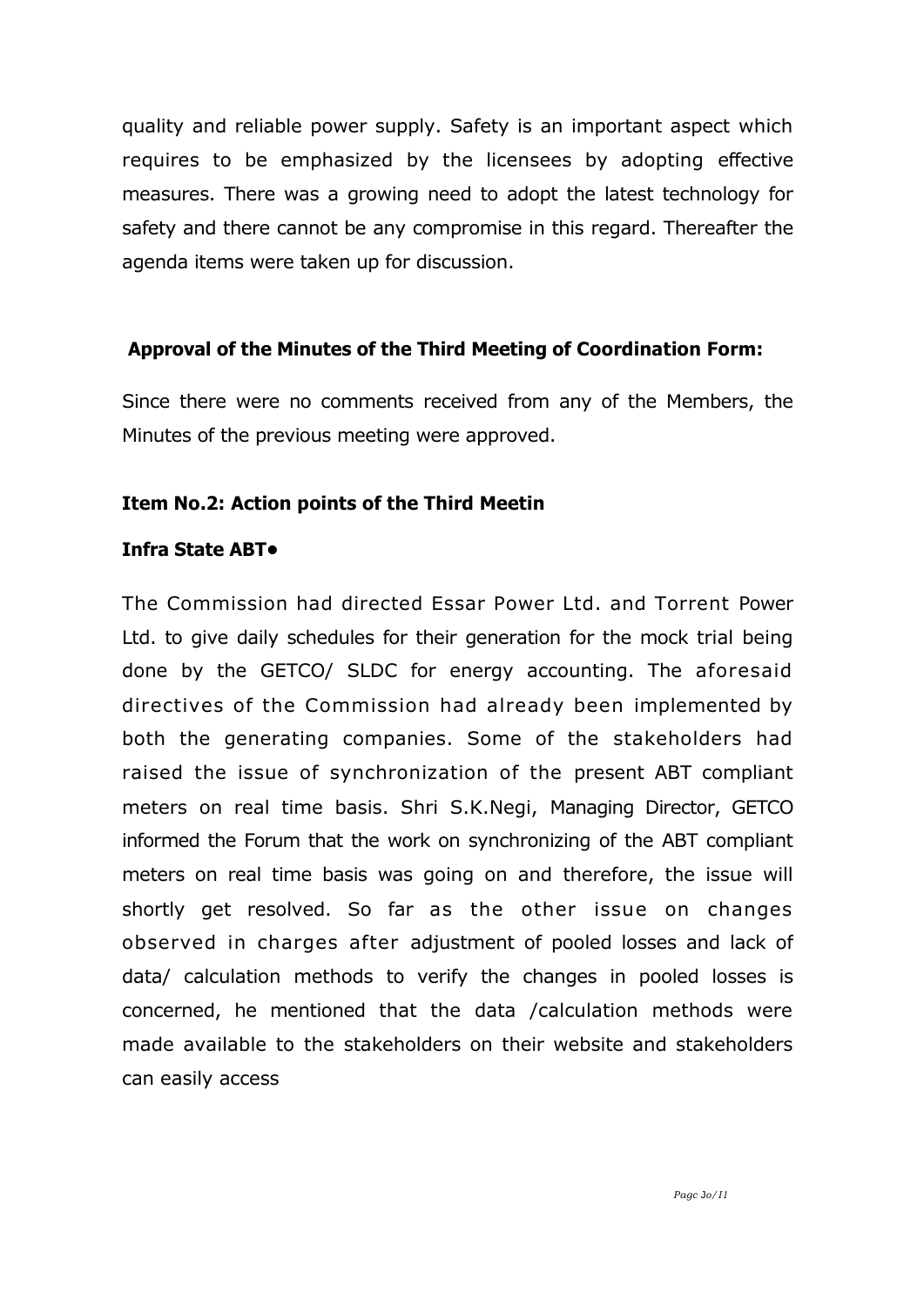the same. So far as the change in the Ul charges is concerned, it is within the limit.

### **Item No.3: Discussion on the power sector scenario**

# (a) **Capacity Addition:**

Shri L.M.Chuaungo, MD, GUVNL made a presentation on the power sector scenario in Gujarat and stated that the present installed capacity of the State is 9804 MW. It is planned to add 1317 MW in the year 2008-09, 2025 MW in 2009-10, 2181 MW in 2010-11 and 3870 MW in 2011-12. Thus, the cumulative addition during the above four years is 9393 MW and cumulative total capacity at the end of 11<sup>th</sup> Plan will become 19197 MW. According to 17 EPS Report, the demand of the state will be 14374 MW. At 80% PLF level, the installed generating capacity will be 17968 MW which will be more than the demand. It is expected that at the end of 2011-12, even at 80% PLF there will be surplus power of 1229 MW.

He further stated that as per the Financial Restructuring Plan, the Government has fixed a target to reduce T&D losses from 29.79% (FY 2005-06) to 22.61% (FY 2007-08). As against this, the T&D losses have been reduced to 21.71% during the year 2007-08. Thus, there is a reduction in T&D losses in comparison to the target fixed in the Financial Restructuring Plan.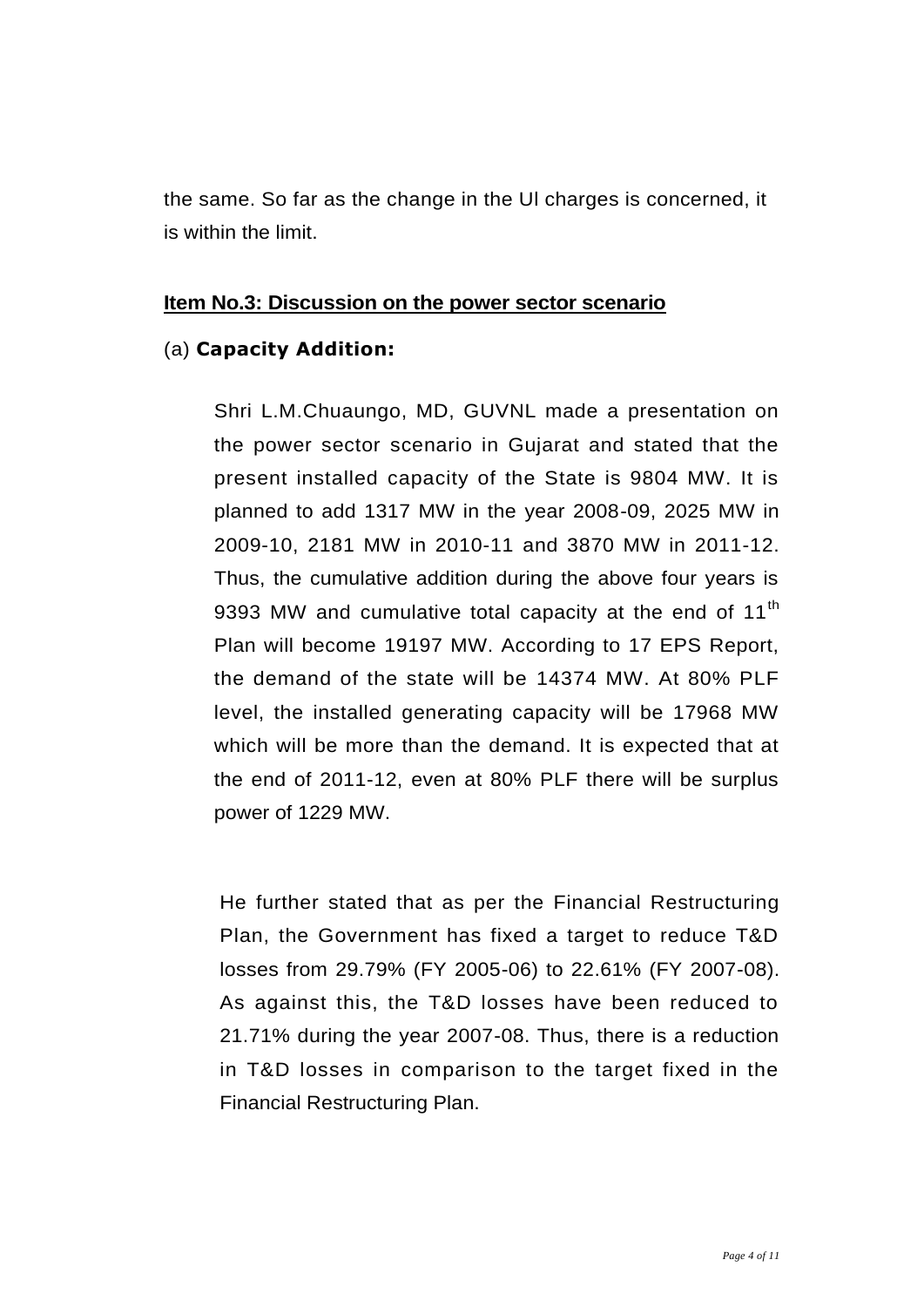He further stated that to evacuate the power generated from the new power plants which will be commissioned by the year 2011-12, GETCO has planned to increase its substations /lines of 400 KV, 220 KV, 132 KV and 66 KV in a phased manner.

The availability of transmission substations and lines was above 99% during the last 5 years which is above the national average.

There will be increase in the number of consumers in each distribution license area. To cater to their demand in the coming years (i.e. upto 2011-12), the distribution licensees have planned to increase distribution transformer centres, HT & LT lines and such other works. Under the Jyoti Gram Yojana, agricultural feeders have been separated from the rural feeders to large extent. In some feeders, it is unduly costly to bifurcate agricultural and rural feeders because of certain geographical and load conditions and hence not yet bifurcated. On such feeders, 3 phase power supply is being given only for 8 hours whereas for remaining 16 hours, single phase supply is given. Thus, the commitment of supplying 24 hours power to the households and other commercial activities in the rural area has been fulfilled by the end of 2006-07. The collection efficiency of the distribution licensees was 98.09% durincl the year 2006-07.

(b) Shri S.K.Negi, Mg. Director, GETCO made a detailed presentation on the transmission plan and projected capacity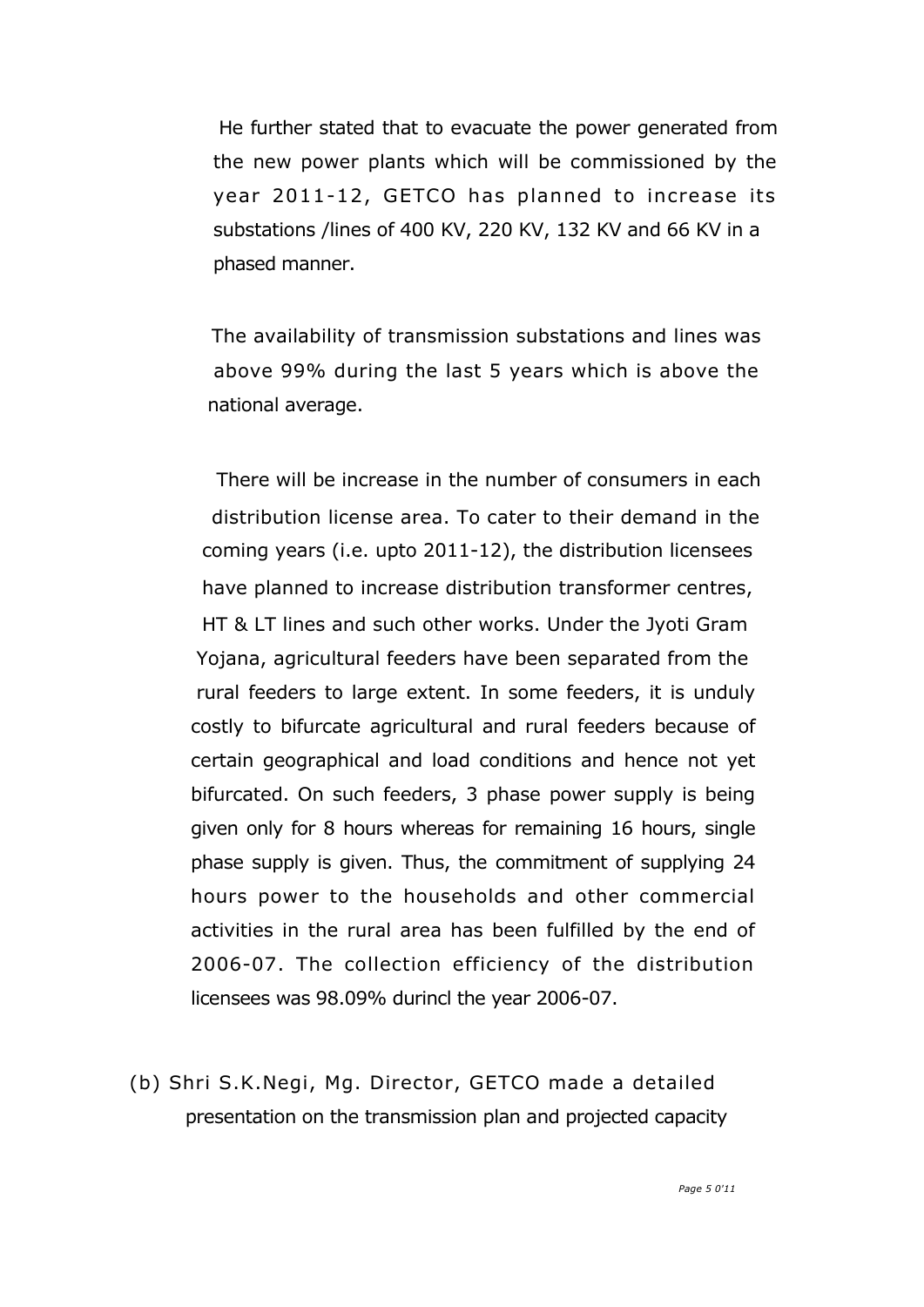additions. He stated that at present 53% power is generated from south Gujarat, 40% from Central Gujarat and 7% from Saurashtra and Kutch region which also includes the wind energy generation. The power supply received from the above sources is catered to different parts of the state by providing adequate transmission system. The transmission loss which was 4.41% in the year 2003-04 has reduced to 3.85% in the year 2007-08. The availability of transmission sub-station was 99.81% and that of the lines was 99.41% during the year 2007-08.

GETCO has prepared a contingency plan to evacuate power which will be generated by various upcoming generating plants of GSECL, GSPC, SLPP, GSEG, GIPCL, Torrent, Bhavnagr Energy Co.Ltd. Ultra Mega Power Project at Mundra, Essr Power Vadinar, Adani Power Mundra and power generated from the wind energy sources upto the 11<sup>th</sup> Five Year Plan. Major future power projects are in pipeline in the Kutch and Saurashtra region. The load demand is much less in comparison to the new power projects which are coming in this region. GETCO is therefore planning to bring power •from this region to cater the needs of other regions. He stated that GETCO has planned to install total 229 substations and 10600 Kms of lines of different voltage levels (400 KV, 220KV, 132 KV & 66KV) during the 11<sup>th</sup> Five Year Plan. The addition of the transformation capacity of different voltage levels is 10260 MW. He further mentioned that the necessary capacitor banks /reactors are already installed to compensate the reactive power requirement in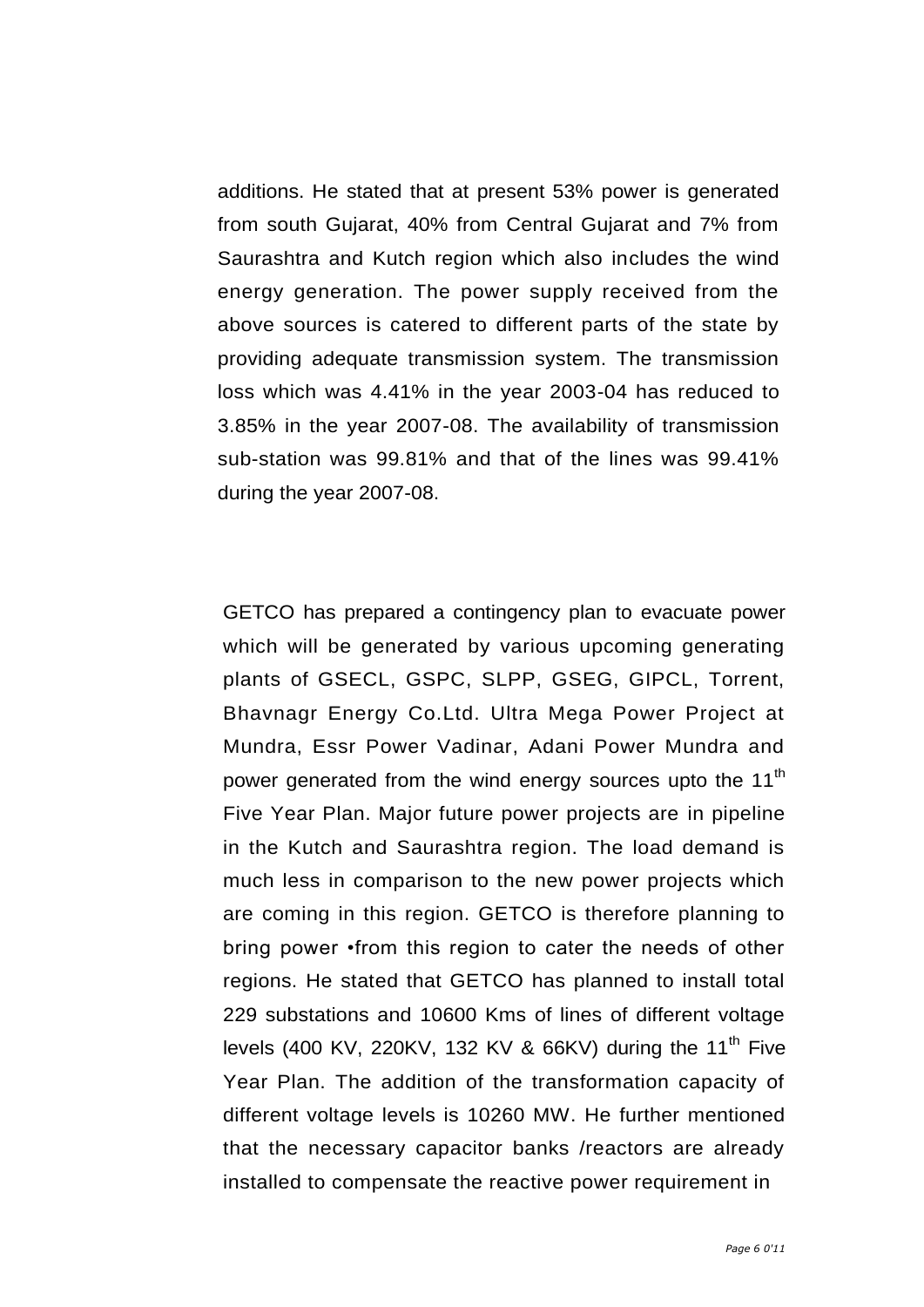future. He also referred to the work in progress to construct second Vadodara-Godhra line which will be helpful in transmission of power in case of failure of one line.

He stated that at present Wind Energy Generation installed capacity is 1242 MW. As against the total maximum demand of 8400 MW the maximum wind energy available was 800 MW which is about 9.5% of maximum demand. It is expected that the maximum demand in 2012 will be 14500 MW, 10% of the same if catered by the Wind Energy generation, will be 1450 MW and proportionate installed capacity works out to 2251 MW. As the Wind Energy Generation is infirm power, it creates problems in operating the grid system because at certain times wind generation is maximum which falls down within short time. In such a situation, it becomes difficult to ramp out and match the demand/ supply position. It is essential to formulate some scheme or norms to avoid such problems. He also mentioned that Shri L.M.Chuaungo, MD, GUVNL has already presented salient aspects of power scenario prevailing in the State (covered in the earlier paras).

Shri V.B.Buch,Director, GEDA also made a presentation on wind energy generation. He stated that at present the installed capacity of the wind energy generation is 1242.255 MW at 537 locations. The potential of wind energy generation in Gujarat is 10000 MW (on shore) and 4000 MW (off shore). So far as installed capacity of Wind Energy generation in different states is concerned, Gujarat comes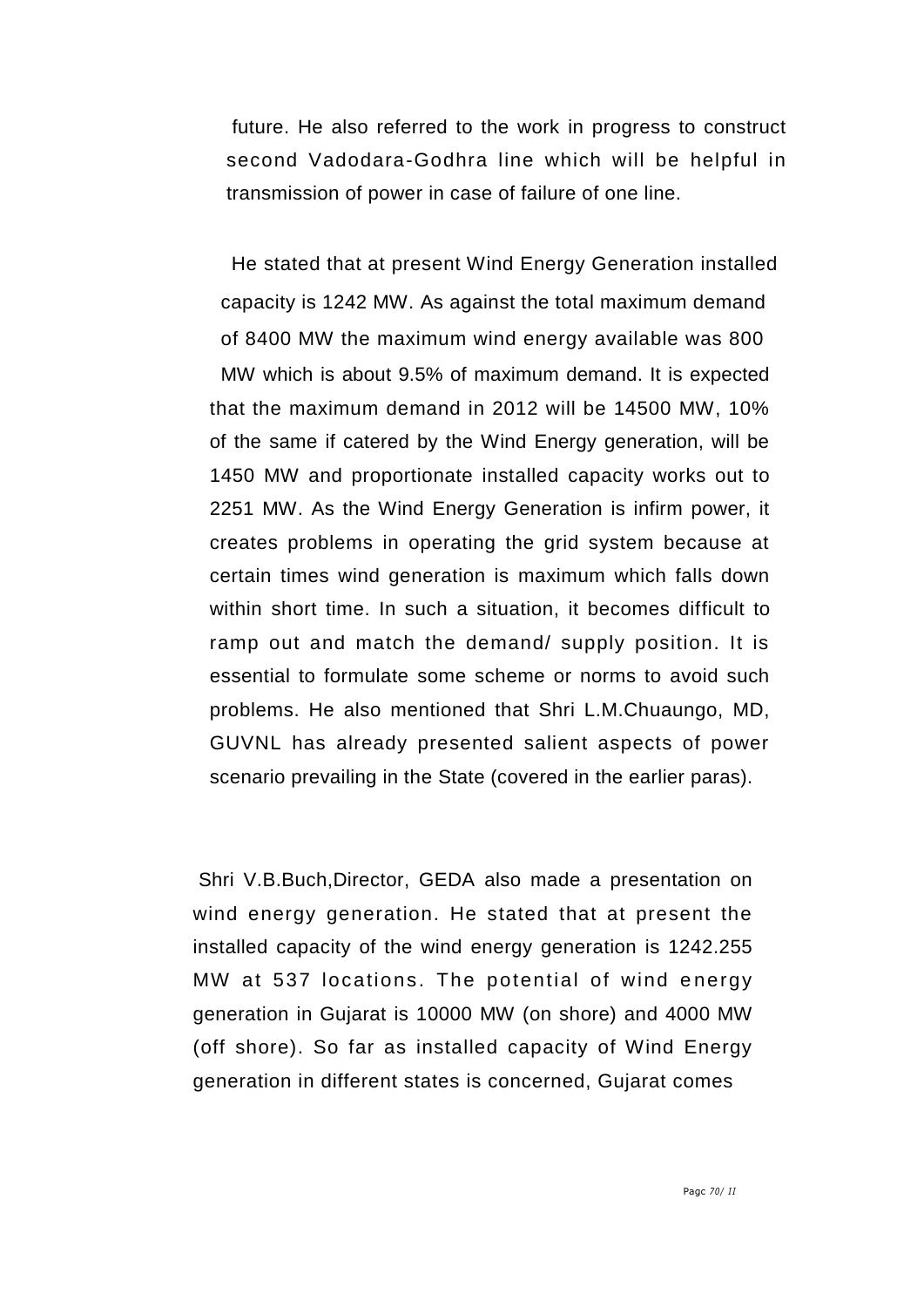third. However, there is still scope for increasing the Wing Generation capacity.

The Forum members were apprised that the Commission has uploaded a discussion paper on "Determination of tariff of demonstration based grid connected Solar PV and Solar thermal power projects as per MNRE guidelines". The Commission has received the comments and suggestions from the stakeholders. The Commission will determine the tariff based on the MNRE guidelines for Solar PV and Solar Thermal power projects within a short time.

#### **Item No.4: Intra-State ABT Issue**

Shri S.K.Negi, MD reiterated the facts stated in para 3 (b). He stated that in all 661 Infra state ABT meters were installed as on 30.9.2008 at different locations based on which the data collection for energy accounting on weekly basis is taken. Energy accounting has been organized and trial account of 70 weeks has been prepared. The weekly data from (i) 30.6.2008 to 6.7.2008 and (ii) 7.7.2008 to 13.7.2008 showed that the difference payable is quite marginal at 2.12% for (i) and 1.65% for (ii) period while in case of Inter-State Accounting, the difference for the period (i) is 15.25% and (ii) is 6.91% which is much more in comparison to Intra-state ABT energy accounting carried out in Gujarat. Ul Accounting has been done with realistic inputs from 100% participation of Intra State entities. To measure accuracy, difference between receivable and payables is the crucial parameter. The disconns have started internal arrangement for bilateral trading between the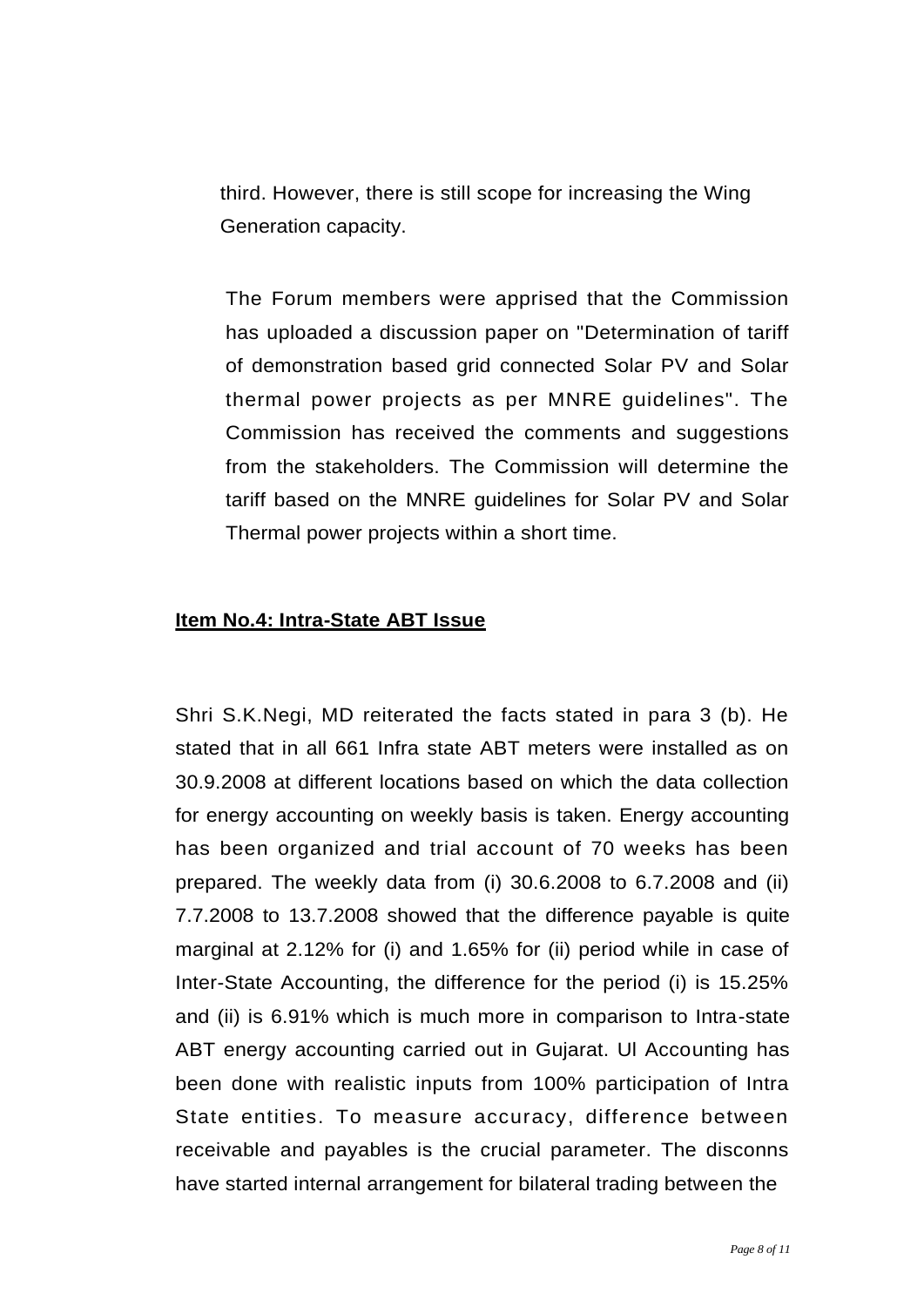discoms. The SLDC has made necessary arrangements for synchronizing of the meters. He stated that there were issues (i) on scheduling/ re-scheduling of CPP of Essar power Ltd. which still require to be addressed and (ii) TPL is not giving allocation/ declaration for next date energy separately for Torrent Power, Ahmedabad and Torrent Power, Surat area.

#### **General**

The Chairman emphasized the need for educating agricultural consumers for installation of meters and utilization of energy efficient pumps. He also advised adoption of safety measures to avoid fatal/ non fatal accidents. During the State Advisory Committee meeting held on 7.10.2008, one of the members emphasized the need for extending the benefit of electrification to rural schools where poor students are studying and are deprived of electricity. It was also pointed out that one Belagam school in Bhavnagar is yet to get the electricity and Shri Chuaungo was requested to take up the matter for doing the needful. The Chairman also mentioned that Consumer Grievances redressal mechanism with the utilities should be improved for providing quality service and keeping this in mind, a meeting of the members of the Consumer Grievance Redress has been convened on 21<sup>st</sup> October,2008. The Commission has also scheduled a meeting on 18<sup>th</sup> October, 2008 with the utilities to discuss the issues related to Standards of Performance formats and also Regulatory

Information Management System (RIMS).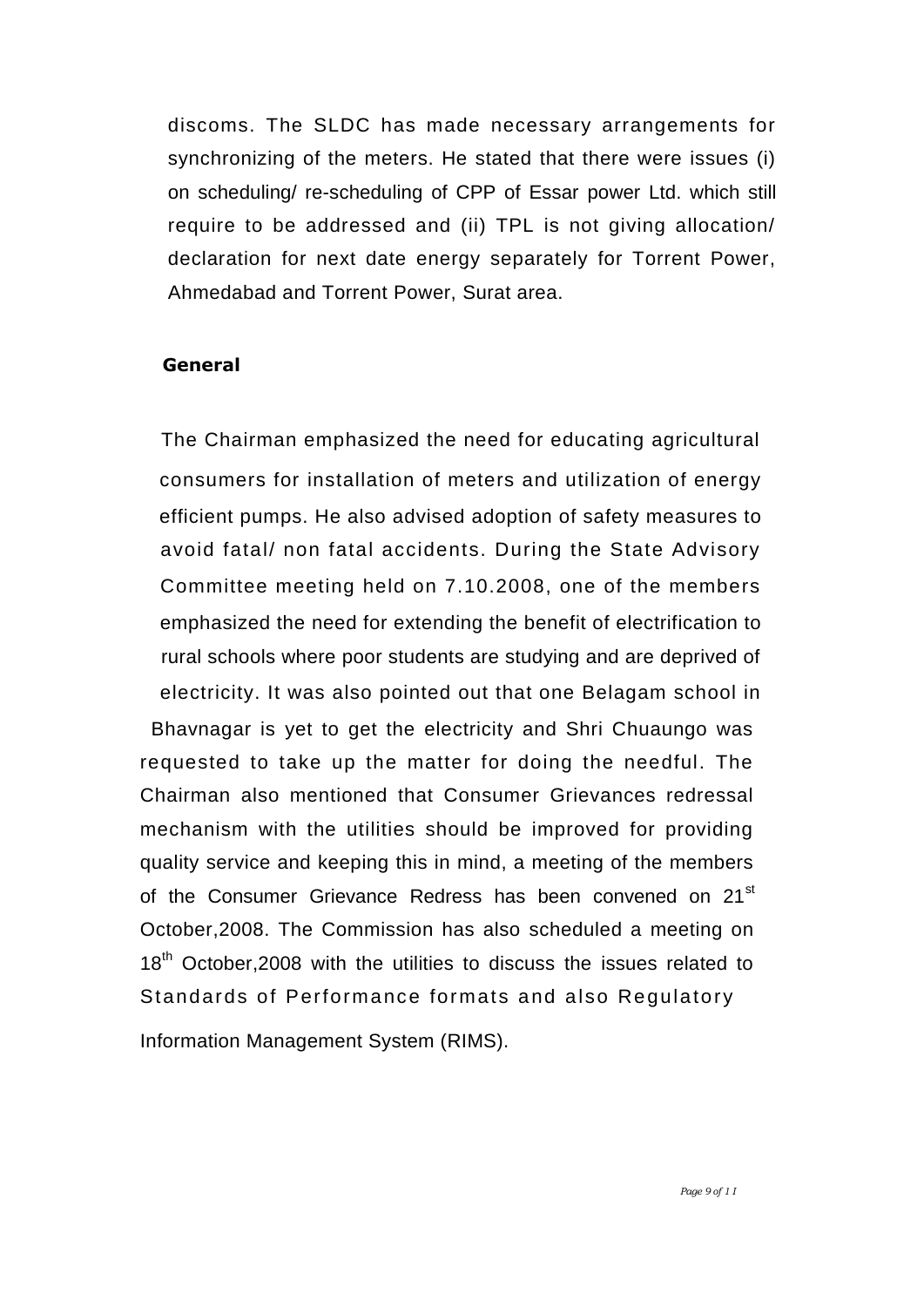Smt.V.L.Joshi, Chairman & Mg. Director, PGVCL suggested that it is essential to provide effective earth terminal at consumer premises. However, it is also essential to study the various methods prevailing for earthing system and to know how far the system will be effective. However, if any new system for earthing is proposed, it is also essential to evaluate the cost implications which may be very high. Accordingly, a Pilot study by an independent agency can be undertaken. Even CEI is not having the clarity about certain aspects of the earthing terminal. In this context it was mentioned that a meeting will be held on  $17<sup>th</sup>$ October,2008 at 2.30 pm in the office of the Commission to discuss the issues.

Shri L.Chuaungo, MD, GUVNL, Shri Murali Ranganathan and Smt.V.L.Joshi and Shri S.K.Negi, MD, GETCO were of the view that the Wind Energy generation creates problem for grid managelment. Moreover, this is infirm power and there is no certainty about the availability of this power. Very often this power is available when it is not required and when it is required the availability is very low. Due to this reason, GSECL had to back down their thermal plants as and when such power came into grid in bulk quantity. In Gujarat, the major power plants are thermal based (hydro power back-up is almost negligible) and it is very difficult to ramp out the power requirement with uncertain wind conditions.

Shri Murali Ranganathan, Director, TPL suggested that prior to implementing the Intra-state ABT, they need some more time to discuss different issues arising out of Infra-state ABT.